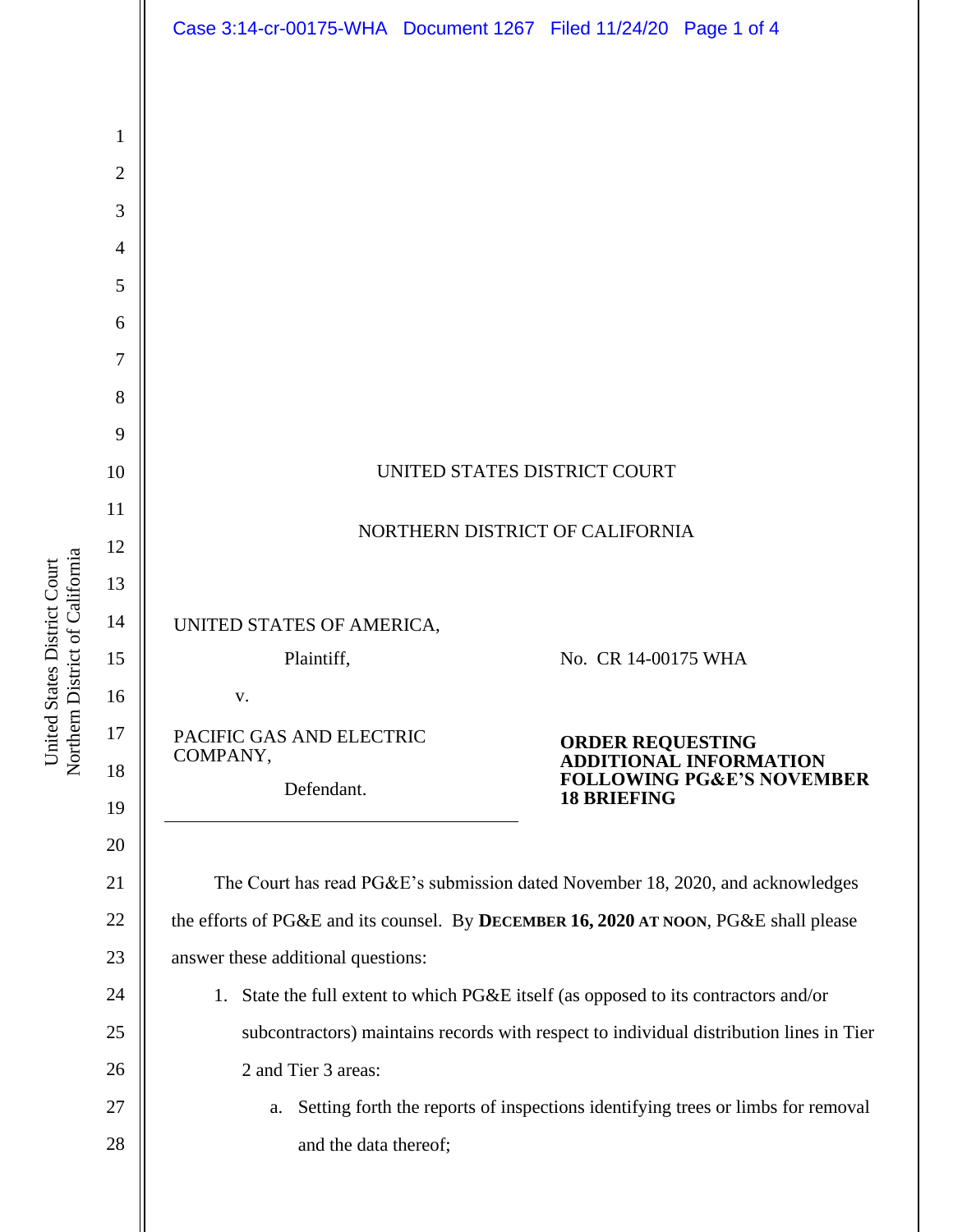| $\mathbf{1}$   | Setting forth the full extent to which the work identified in such inspections<br>$\mathbf{b}$ . |
|----------------|--------------------------------------------------------------------------------------------------|
| $\overline{2}$ | was accomplished and dates accomplished;                                                         |
| 3              | Setting forth the full extent to which the work identified in such inspections<br>$C_{\bullet}$  |
| 4              | has NOT been performed.                                                                          |
| 5              | In its response dated November 3, 2020, PG&E stated on page two its intention to<br>2.           |
| 6              | improve contractor fidelity to the EVM program and stated that mid-2019                          |
| $\tau$         | improvements "included 100% work verification, increased contractor training,                    |
| 8              | contractor competency tests, and numerous changes to improve EVM                                 |
| 9              | recordkeeping." State in plain terms what each of these changes are, the date of their           |
| 10             | implementation, and contractor compliance since that implementation.                             |
| 11             | Explain each type of consequence that PG&E considers when evaluating a region for<br>3.          |
| 12             | the Black Swan criteria. Also explain the source of the information informing each               |
| 13             | consequence. (For example, if potential loss of life is a "consequence" factored in,             |
| 14             | explain how the estimated potential loss of life is calculated and from what source the          |
| 15             | underlying population figures are derived).                                                      |
| 16             | 4. Please provide a real-life example of calculations using the equations described in           |
| 17             | footnote seven of PG&E's November 18 response. In responding, please re-state the                |
| 18             | equations, identify an <i>example</i> from the real world of values associated with each         |
| 19             | variable, and perform the calculation while "showing your work."                                 |
| 20             | Explain the ArcGIS and Collector App systems in detail. Specifically:<br>5.                      |
| 21             | Explain how the ArcGIS records operate with respect to the "TC Worked"<br>a.                     |
| 22             | field. When and how is the TC_Worked field generated? Do any alternative                         |
| 23             | field(s) account for tree(s) or portions of line that were inspected but where                   |
| 24             | inspectors did not identify any hazard trees/limbs?                                              |
| 25             | Explain whether these system(s) allow and/or require workers to upload<br>$\mathbf b$ .          |
| 26             | evidence of tree removal or trimming along with an indication that work was                      |
| 27             | completed. Explain how the ArcGIS and Collector App systems                                      |
| 28             | communicate, if at all, with PG&E's PMD system, including the degree to                          |
|                | 2                                                                                                |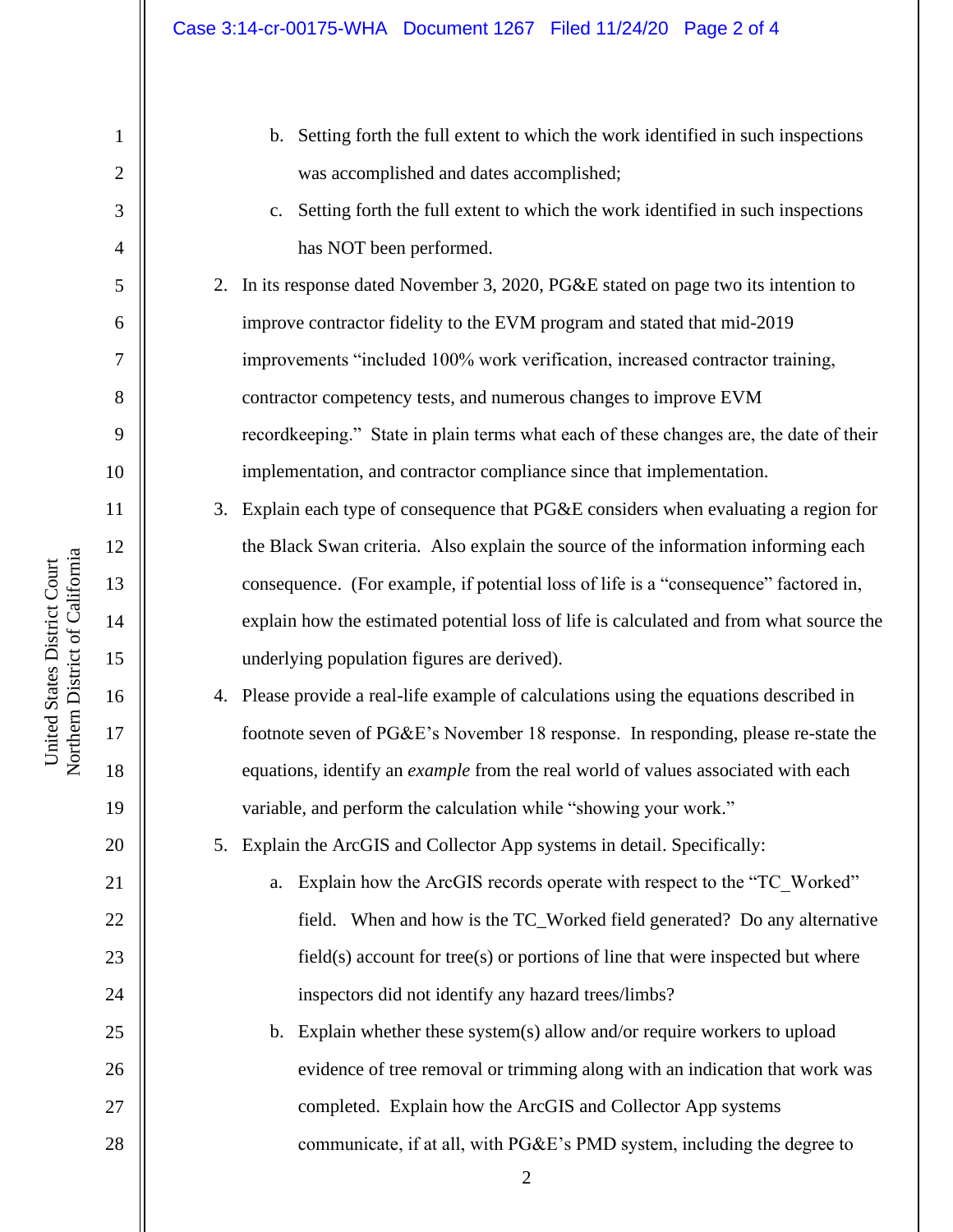| 1              |    | which the PSPS decision-makers including the meteorology team have access                                                                                         |
|----------------|----|-------------------------------------------------------------------------------------------------------------------------------------------------------------------|
| $\mathfrak{2}$ |    | to tree inspection and removal/trimming data from the ArcGIS and Collector                                                                                        |
| 3              |    | App systems.                                                                                                                                                      |
| 4              |    | 6. Is the gray pine now in PG&E's possession, a portion of which was removed by                                                                                   |
| 5              |    | CalFire, marked by any spray paint?                                                                                                                               |
| 6              |    | PG&E shall ask CalFire and/or the Shasta County District Attorney's office to<br>a.                                                                               |
| 7              |    | answer, <i>first</i> , whether the portions of the gray pine that CalFire removed show                                                                            |
| 8              |    | any spray paint and, <i>second</i> , whether the portion of tree that it removed                                                                                  |
| 9              |    | contained burn marks that could obscure such paint.                                                                                                               |
| 10             |    | 7. The declaration dated November 18, 2020, attached to the response as Exhibit A                                                                                 |
| 11             |    | states at paragraph 23:                                                                                                                                           |
| 12             |    | [A]t times in 2019, PG&E's vegetation management team gave guidance not to<br>perform separate CEMA inspection and to close the CEMA project in PG&E's            |
| 13             |    | PMD following the commencement of the routine patrol in situations where, as<br>a result of risk-based prioritization changes to the routine patrol schedule, the |
| 14             |    | CEMA patrol (the scope of which is subsumed in a routine patrol) had been                                                                                         |
| 15             |    | scheduled close in time to the routine patrol.<br>How many CEMA inspections, required by the 2019 Wildlife Mitigation Plan, were                                  |
| 16             |    | NOT conducted as a result of these schedule changes during PG&E's pre-inspection                                                                                  |
| 17             |    | annual calendar, November 16, 2019, to November 15, 2020?                                                                                                         |
| 18             |    | 8. Update PG&E's response to this question based on any new information,                                                                                          |
| 19             |    | investigation, or conclusions reached since the filing of the November 18 response:                                                                               |
| 20             |    | "Is there specific evidence that the particular gray pine [removed by CalFire] was                                                                                |
| 21             |    | trimmed or removed prior to the Zogg fire? Was this tree identified for work by any                                                                               |
| 22             |    | patrol?"                                                                                                                                                          |
| 23             | 9. | In its response dated November 3, 2020, PG&E states that it utilizes a risk model to                                                                              |
| 24             |    | select areas to be worked for EVM. Why can't the system for determining whether a                                                                                 |
| 25             |    | distribution line will be de-energized in a PSPS event operate on a risk model, which                                                                             |
| 26             |    | takes into account the extent to which the relevant distribution lines are in compliance                                                                          |
| 27             |    |                                                                                                                                                                   |
| 28             |    |                                                                                                                                                                   |

3